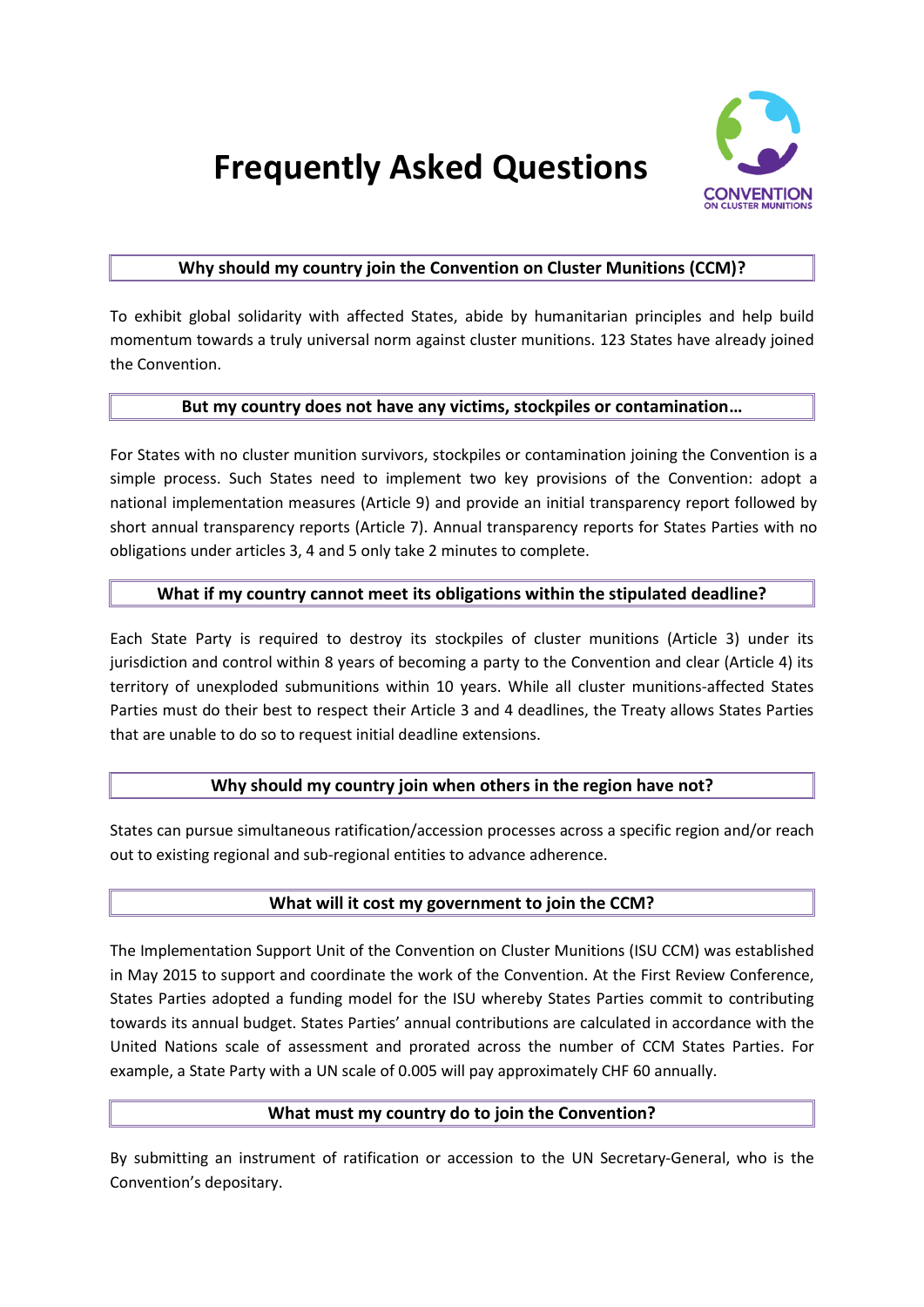#### **What assistance is available to States Parties to implement its CCM obligations?**

[Article 6](http://www.clusterconvention.org/files/2011/01/Convention-ENG.pdf#page=10) of the Convention stipulates that, in fulfilling its obligations under the CCM, each State Party has the right to seek and receive assistance. Similarly, each State Party in a position to do so shall provide technical, material and financial assistance to affected States Parties to facilitate the implementation of their obligations.

A limited Sponsorship Programme, which facilitates attendance at annual Meeting of States Parties and other formal meetings of the Convention, is available for affected and low income States.

The Convention also has a Country Coalition initiative which offers an effective framework for ensuring national ownership and long-term commitment by donors/partners and is adapted to the particular needs of the State needing assistance.

A wide range of internet resources can be found on the Convention's website at: [www.clusterconvention.org.](http://www.clusterconvention.org/) Resources available include:

- A ratification kit;
- A model national legislation for small states that do not possess cluster munitions and are not contaminated by them;
- A model legislation for common-law States:
- Reporting templates.

## **What can I do to raise awareness about the CCM when is not a priority for my government?**

**Successful strategies** outlined by States that have joined the Convention include:

- Designate a focal point for all CCM-related issues in capital;
- Focus on decision making levels: politicians, parliamentarians and technicians in stakeholder ministries;
- Set up a multi-disciplinary CCM task force or committee to improve coordination amongst national stakeholders;
- Organize broader consultations domestically with members of the civil society, the academia, scientists and the local communities;
- Incorporate the CCM into the agenda of different meetings;
- Use national IHL Committees if any to promote the CCM;
- Engage with regional and sub-regional entities involved in the CCM;
- Participate in regional or subregional events on the CCM;
- Contact the ISU CCM, the Coalition on Cluster Munitions (CMC) and/or the International Committee of the Red Cross (ICRC) for technical assistance, in depth briefs on the Convention, visits to capital, organization of workshops, and sharing of best practices and tools.